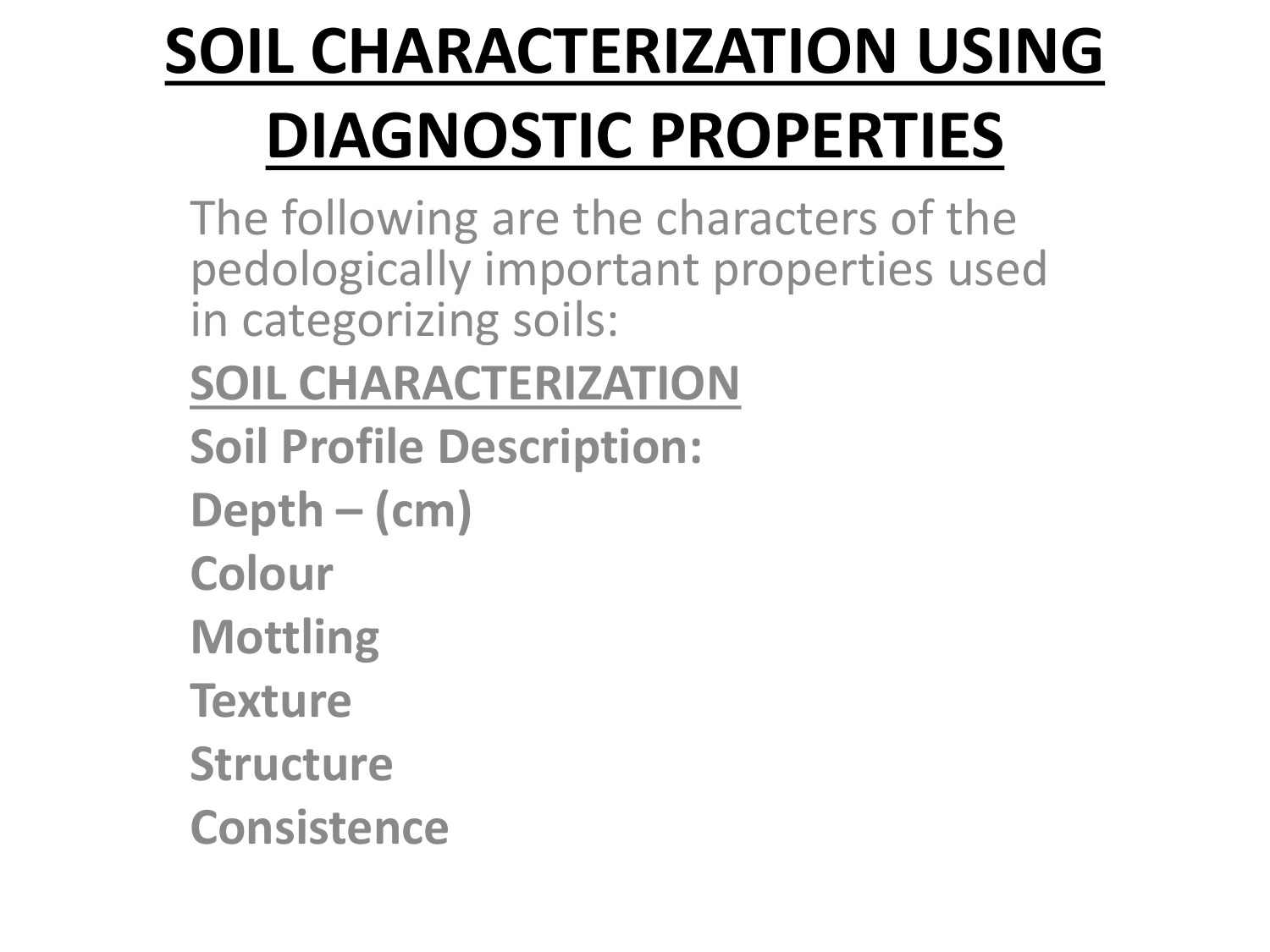- **Cutans (clay coatings)**
- **Cementation**
- **Pores**
- **Rocks/mineral fragments**
- **Pans**
- **Roots**
- **Biological activity**
- **Inclusions**
- **Boundaries (horizon boundaries)**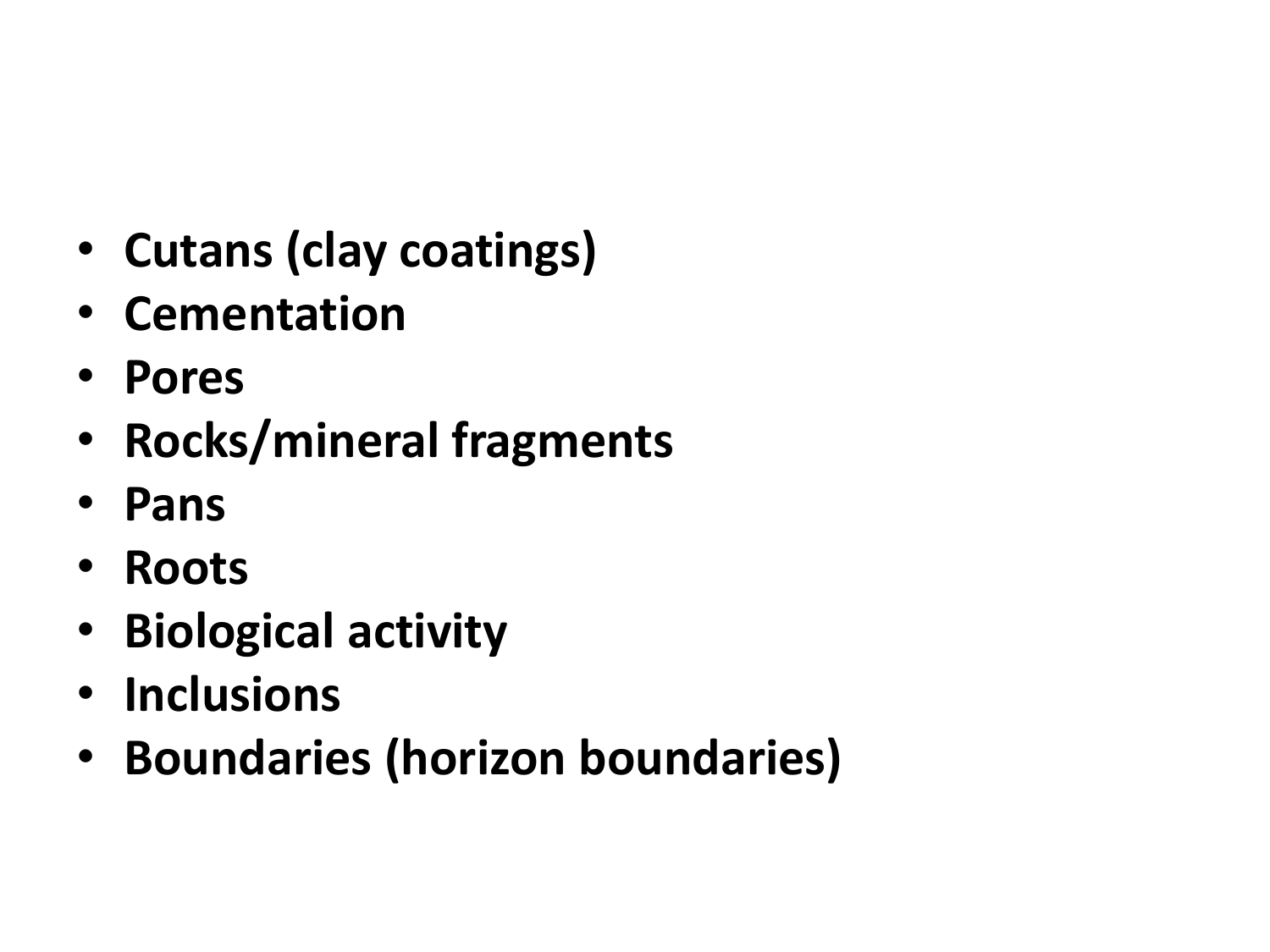- **Colour** determined by the state of the iron and/or OM. Hematite (Fe<sub>2</sub>O<sub>3</sub>) is responsible for the many soils developed under strongly aerobic conditions in tropical and sub-tropical areas.
- The mineral responsible for most of the inorganic colouration in aerobic soils is goethite (FeO-OH), with colours ranging from reddish-brown to yellow as its hydration increases.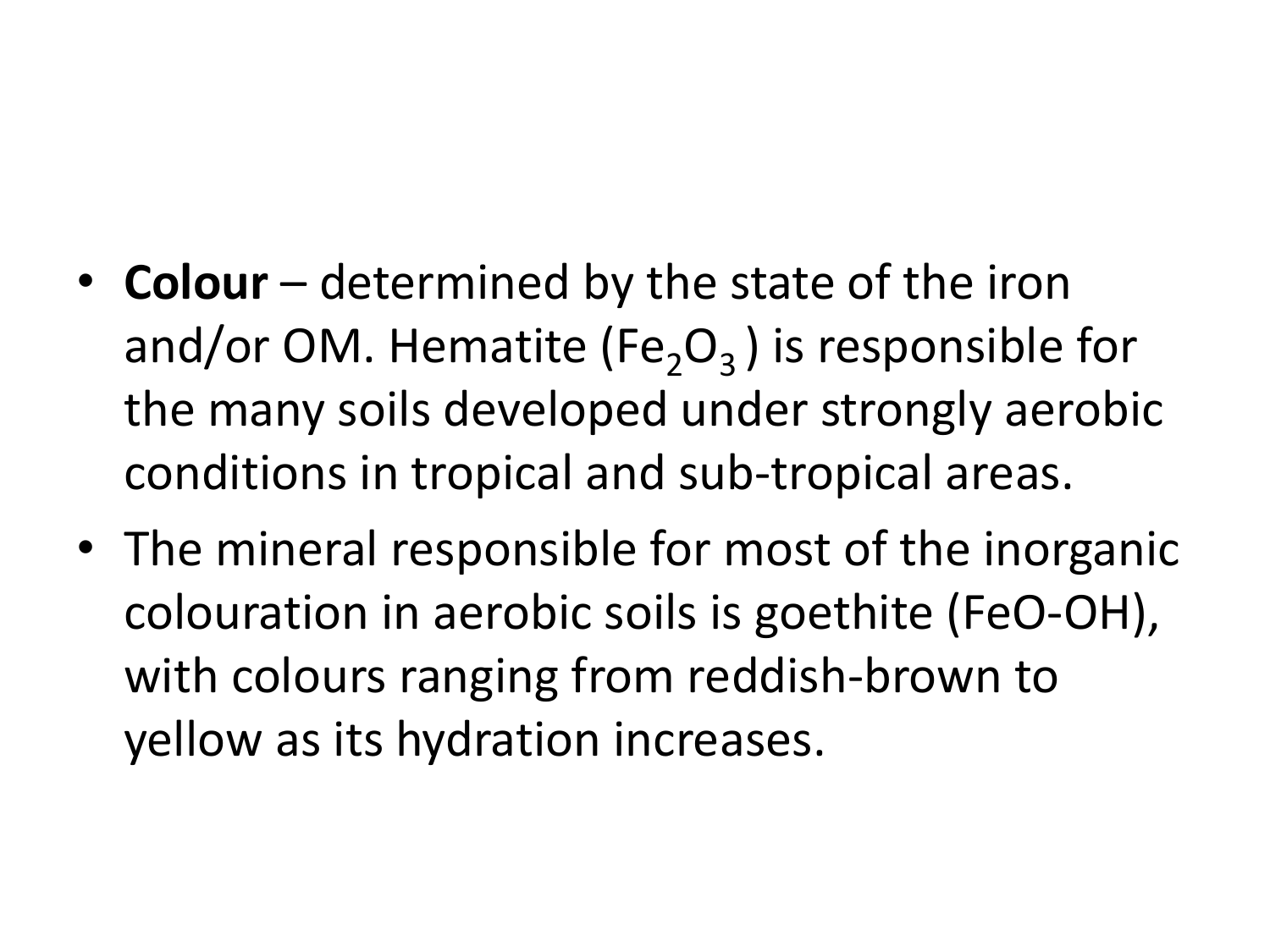Many grey, olive, and blue colours occur in the soils of partially or completely anaerobic situations and originate through the presence of iron in the reduced or ferrous state.

The colour of the upper horizons usually changes from brown to dark brown to black, as the OM content increases.

MnO<sub>2</sub>, Mn, or elemental carbon following burning may also lead to dark colours.

 $Ca<sub>2</sub>CO<sub>3</sub>$  and some salts like Ca, K, Mg, Na, Al may produce pale grey and white colours.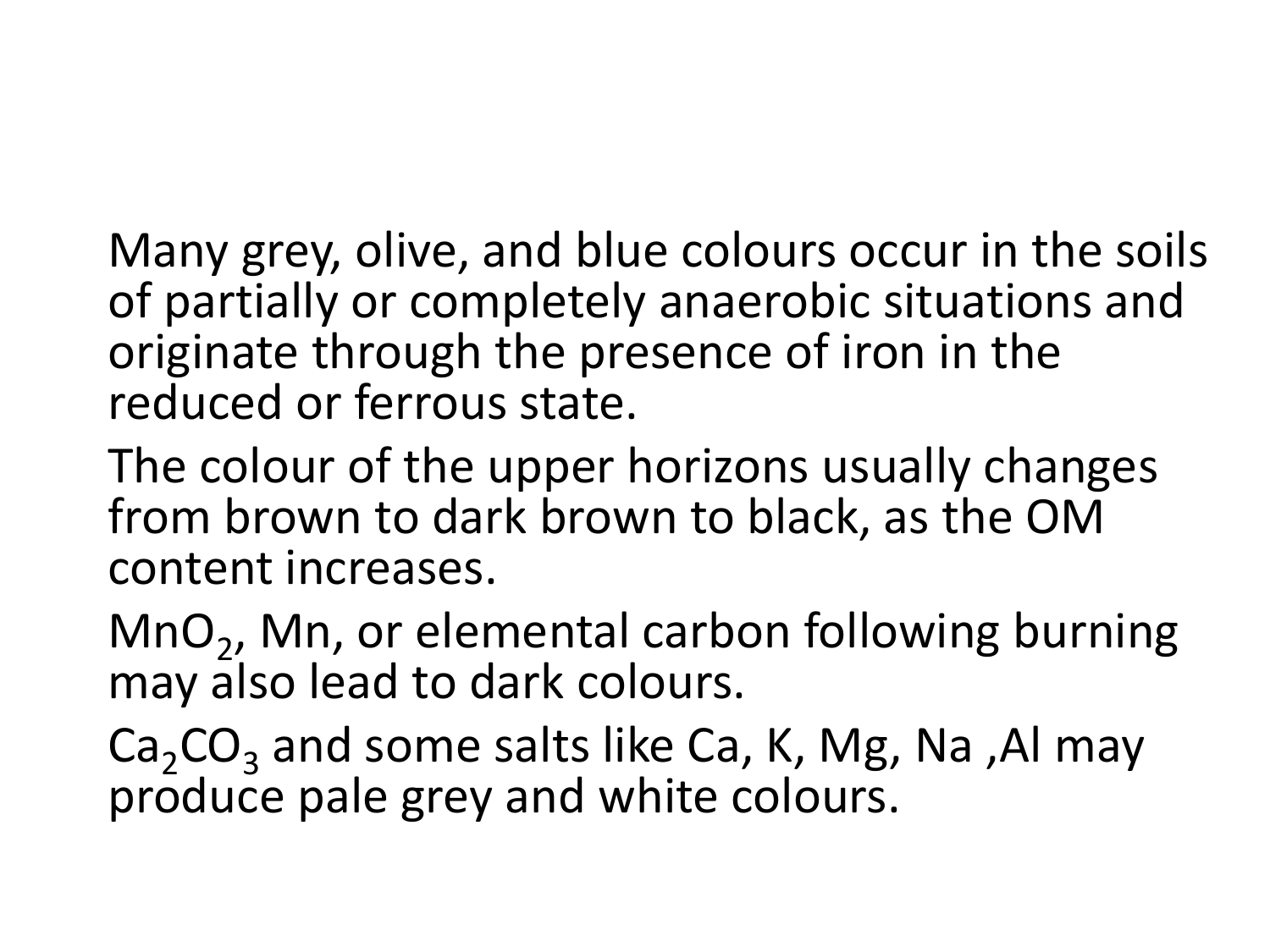- **Munsell Soil Colour Charts**, an international document is used for reading soil colours.
- It reads colours in **3 variables** called **hue, value (brilliance) and chroma.**
- Hue the dominant spectral colour or its equivalent, i.e. yellow, red, yellowish-red, etc.
- **Value**  the apparent lightness as compared with absolute white, and it is a function of the intensity of light.
- **Chroma**  the purity of hue, the saturation, or apparent degree of departure from grey or white.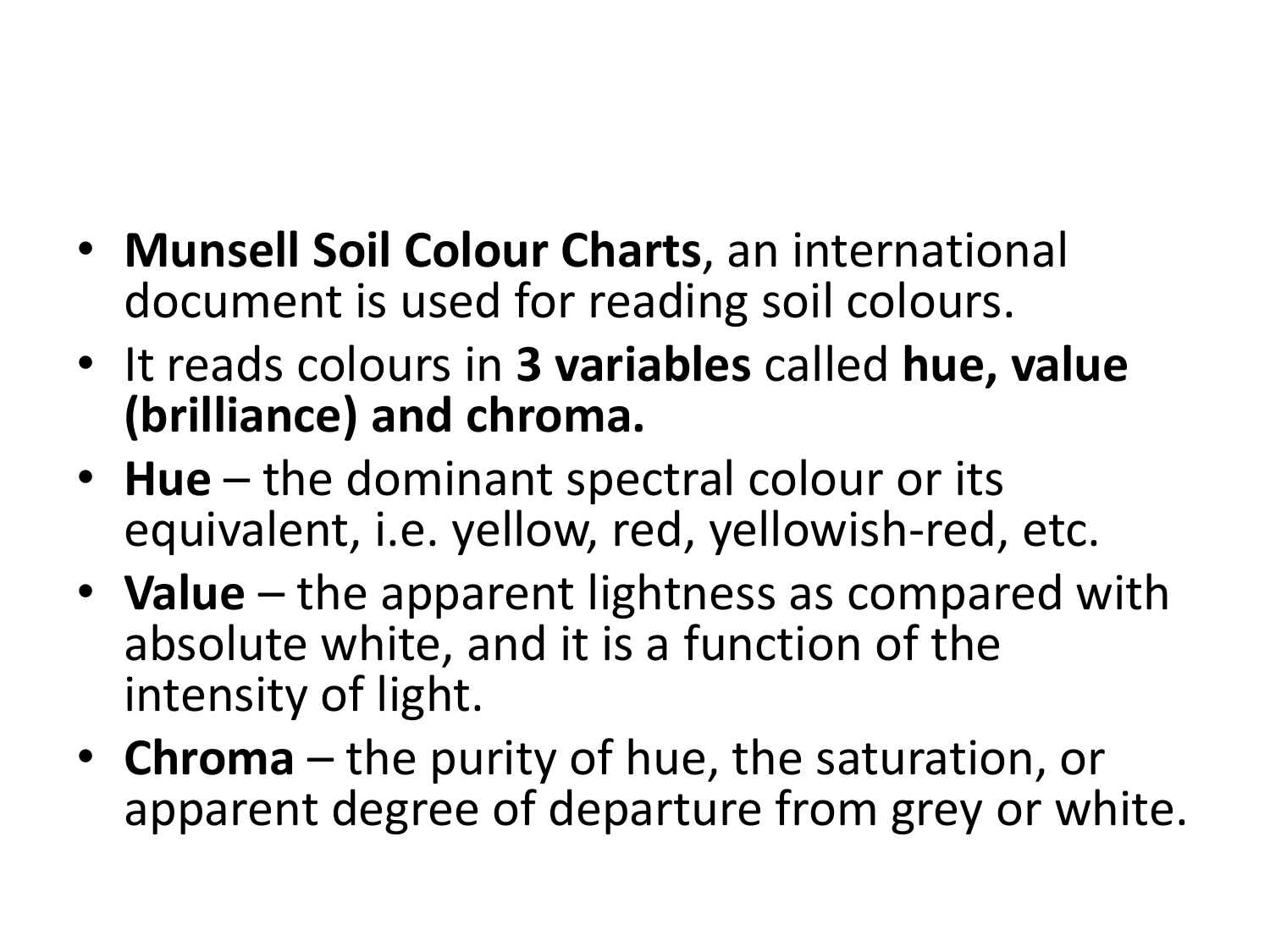- The colour of a given soil is determined by comparing the sample with the standard set of colour chips on the Munsell Soil Colour Charts.
- The 3 properties of the soil colour is given in the order: hue , value and chroma,
- **Example**: 10YR 6/4, 10YR is the hue, 6 is the value and 4 is the chroma.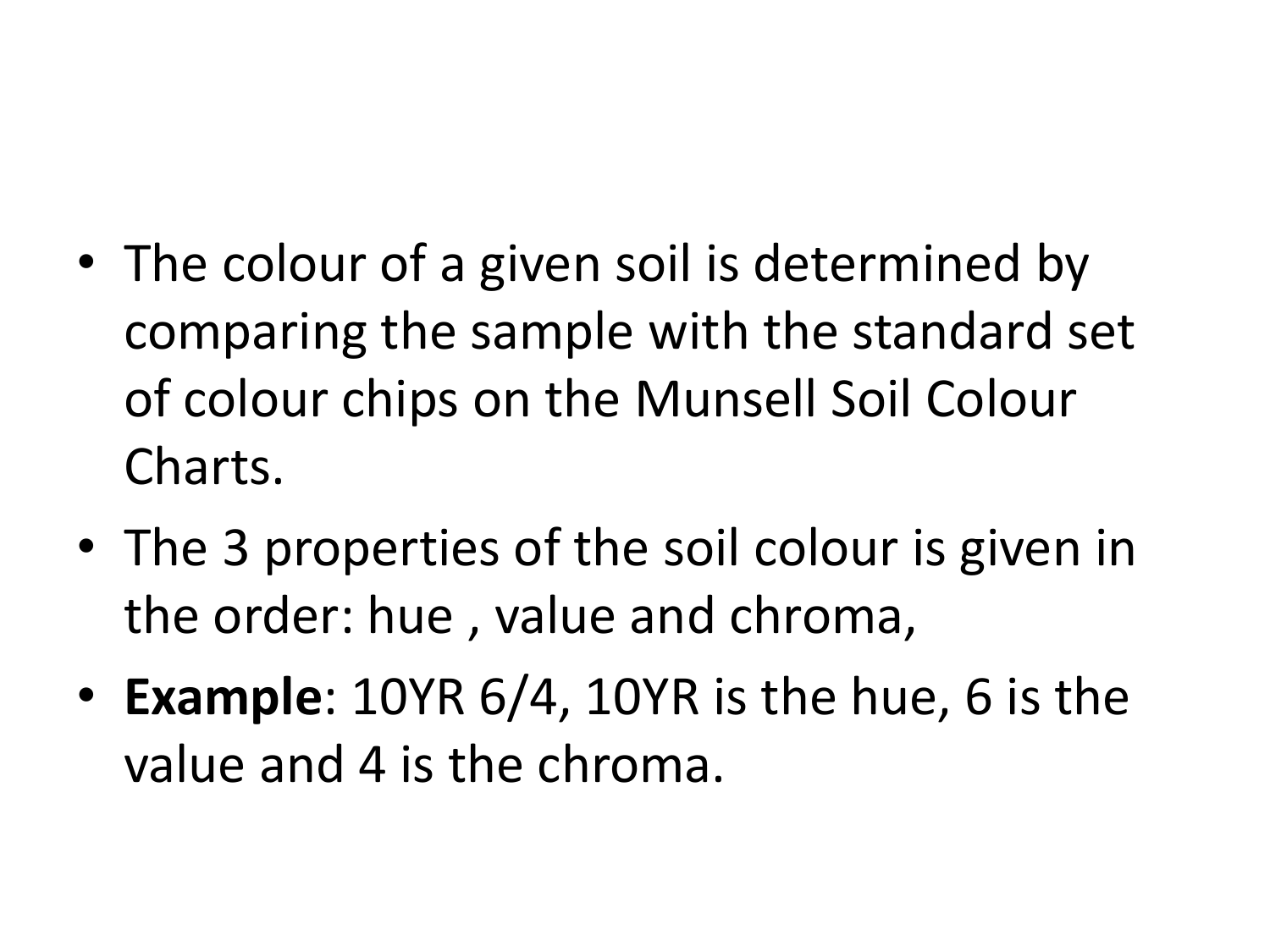- **Texture** the relative size of the soil particles, the relative proportion of sand, silt and clay. It is described in the field by the 'Feel' method, rubbing the moist soil between the fingers and thumb.
- **Soil Textural Class Names** include: **Sand, Loamy sand, Sandy loam, Loam, Silty loam, Silt, Sandy clay loam, Clay loam, Silty clay loam, Sandy clay, Silty clay** and **Clay.**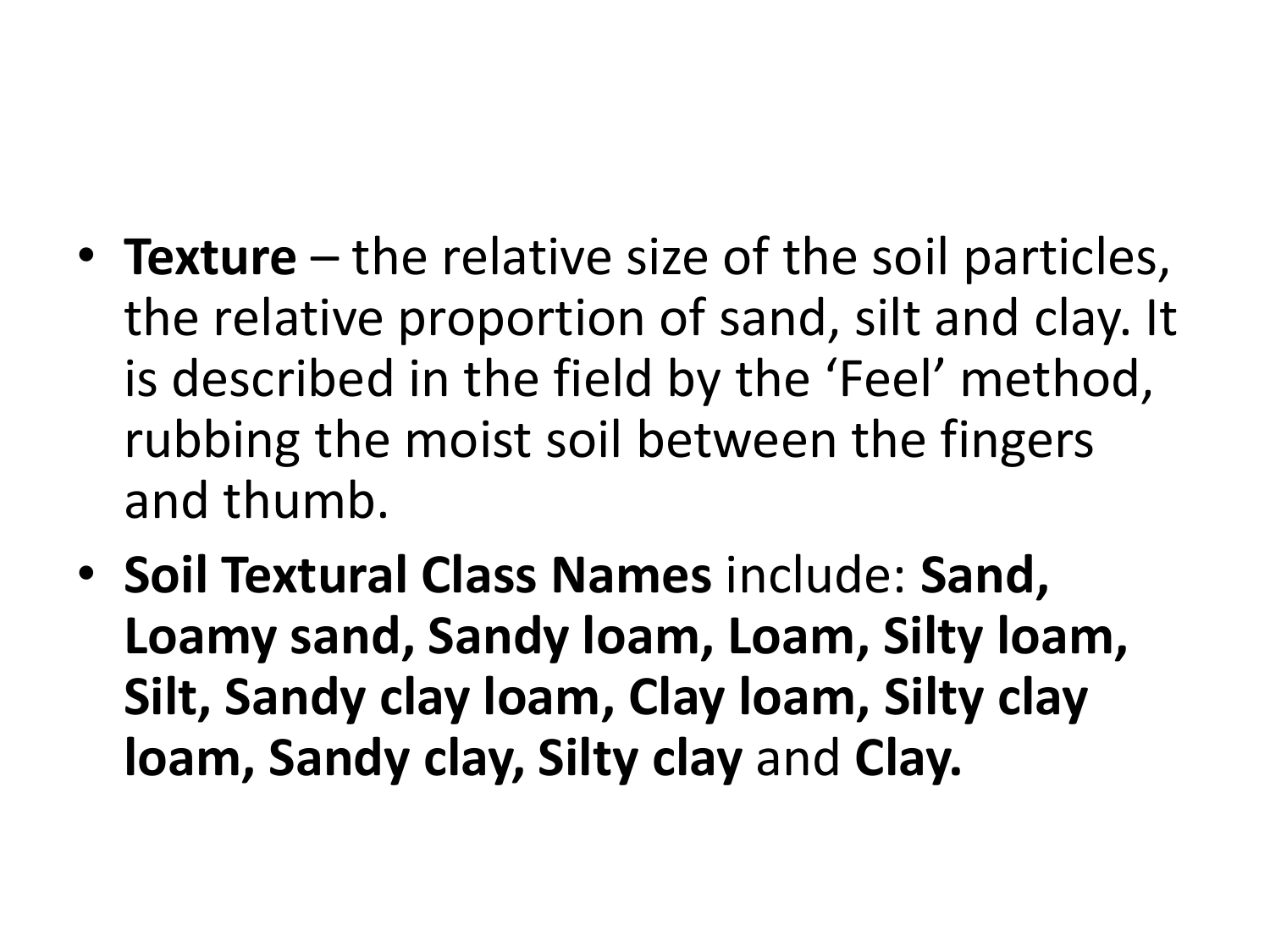- **Structure** refers to the aggregates or fragments, into which the soil mass will crack and break under conditions of the natural drying out of an exposed face.
- **Structure** is classified on the basis of **shape, size** and **grade of distinctness of peds.**
- **4** primary types of structure: **PLATY** with particles arranged around a plane, generally horizontal.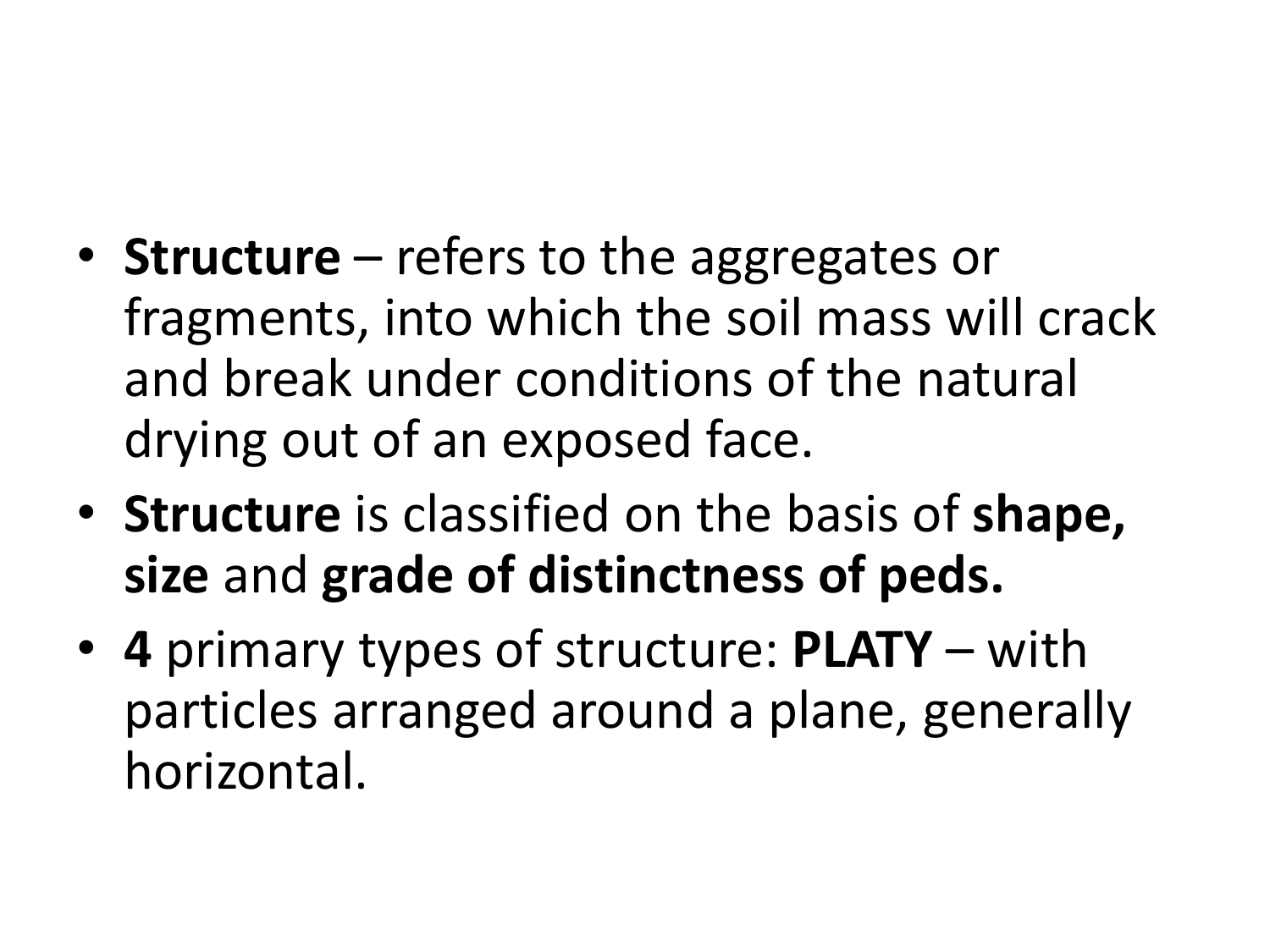- **PRISMLIKE (PRISMATIC**) with particles arranged around a vertical line and bounded by relatively flat vertical surfaces.
- **BLOCKLIKE or POLYHEDRAL (BLOCKY)**  with particles arranged around a point and bounded by flat or rounded surfaces which are casts of the moulds formed by the faces of surrounding peds.
- **SPHEROIDAL or POLYHEDRAL** with particles arranged around a point and bounded by curved or very regular surfaces that are not accommodated to the adjoining aggregates.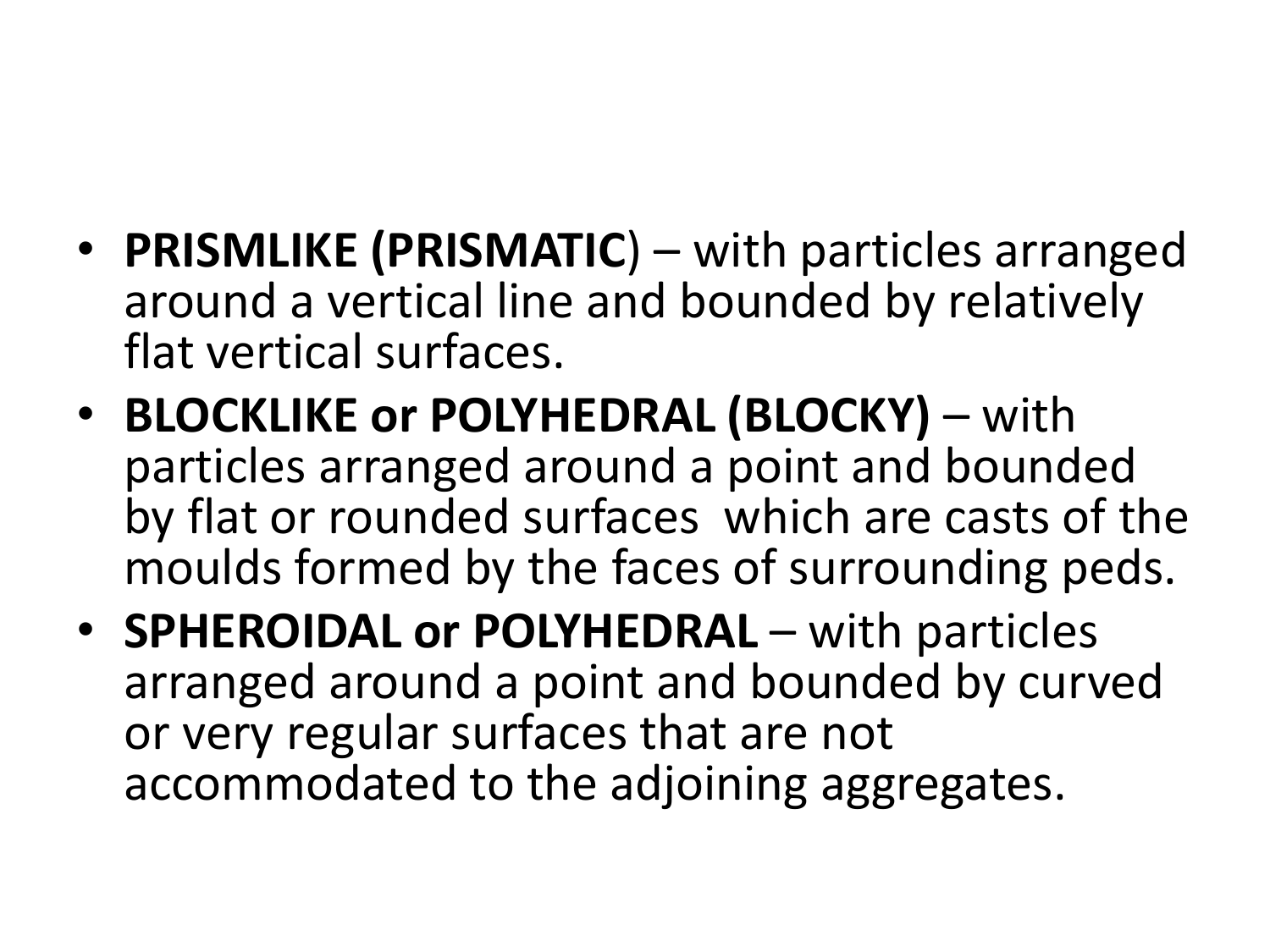- **Subtypes of prismlike**: **Prismatic** without rounded upper ends, and **Columnar** – with rounded caps.
- **Subtypes of blocklike**: **Angular blocky**  bounded by planes intersecting at relatively very sharp angles, and **Subangular blocky** – with mixed, rounded and plane faces with vertices mostly rounded.
- **Subtypes of spheroidal**: **Granular** relatively non-porous, and **Crumbs** – porous.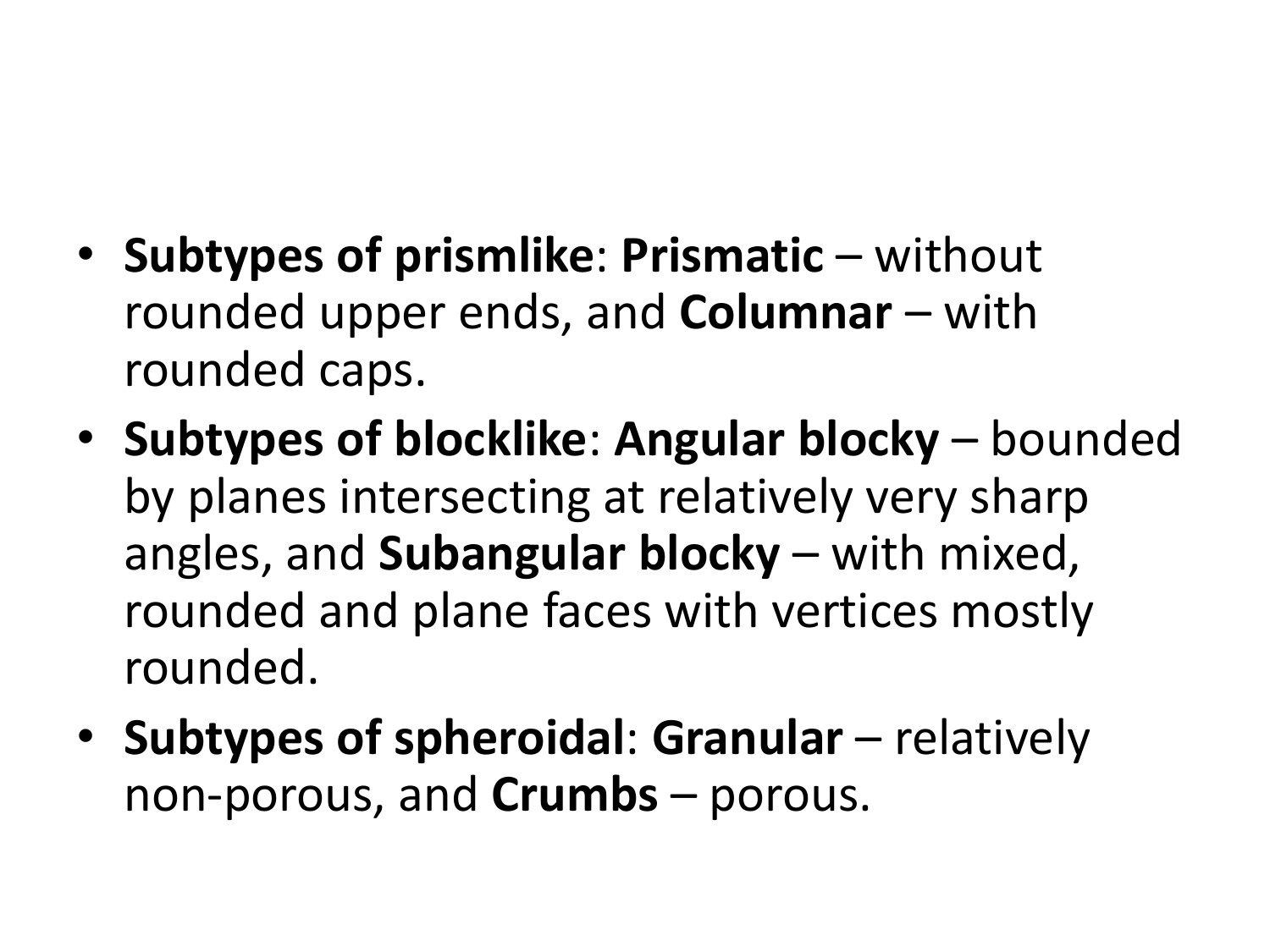- **Structure also has 5 classes**:
- Very fine or very thin
- Fine or thin
- Medium
- Coarse or thick
- Very coarse or very thick
- i.e. coarse subangular blocky sandy clay loam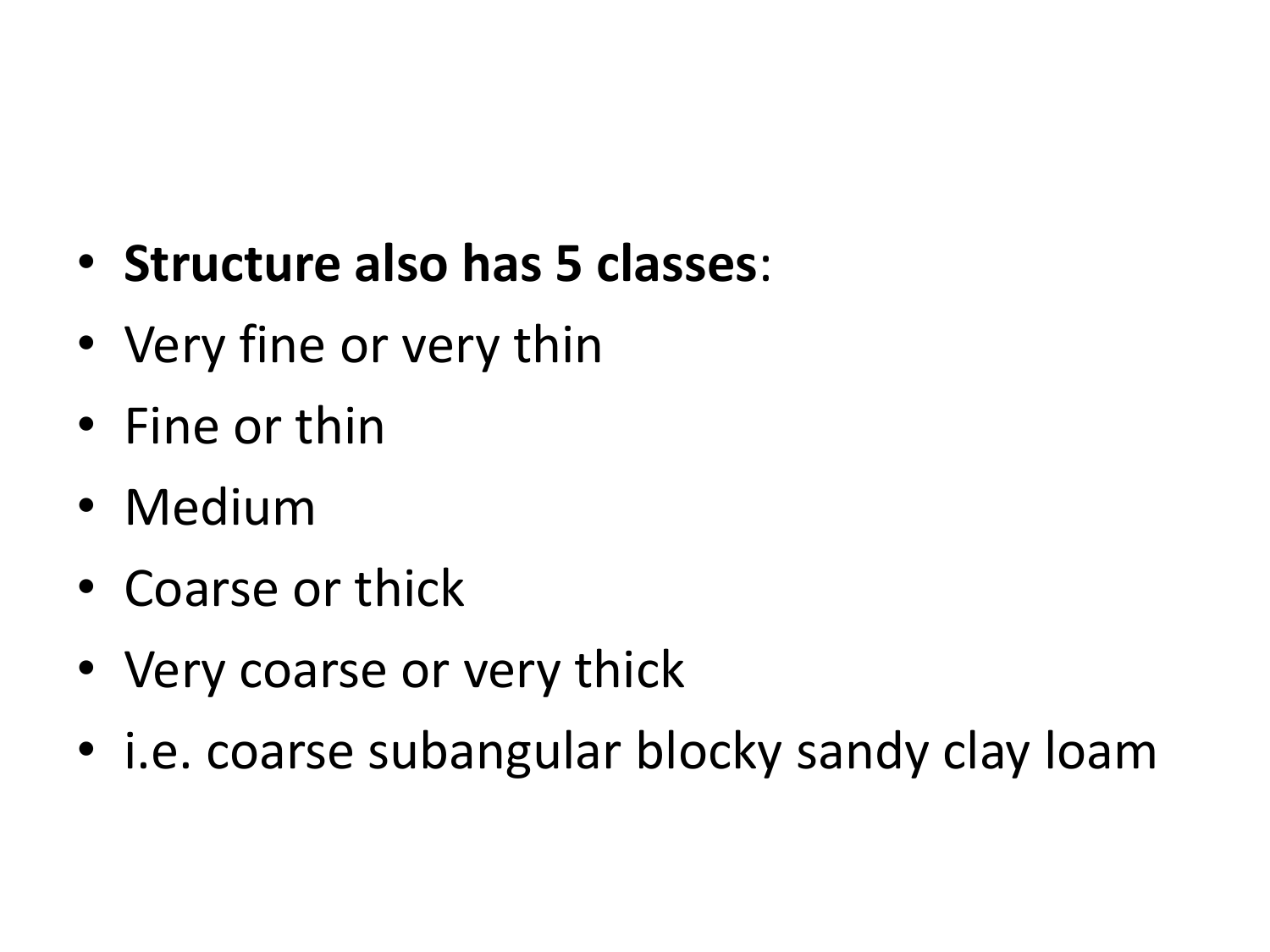- **Consistence**  handling properties, the stability, refers to the type and degree of cohesion and adhension between soil particles, i.e. the resistance of the soil to deformation and rupture.
- Usually determined by pressing the soil between the first two fingers and the thumb, and feeling as well as observing the changes that take place at three specific moisture contents viz: dry, moist and wet.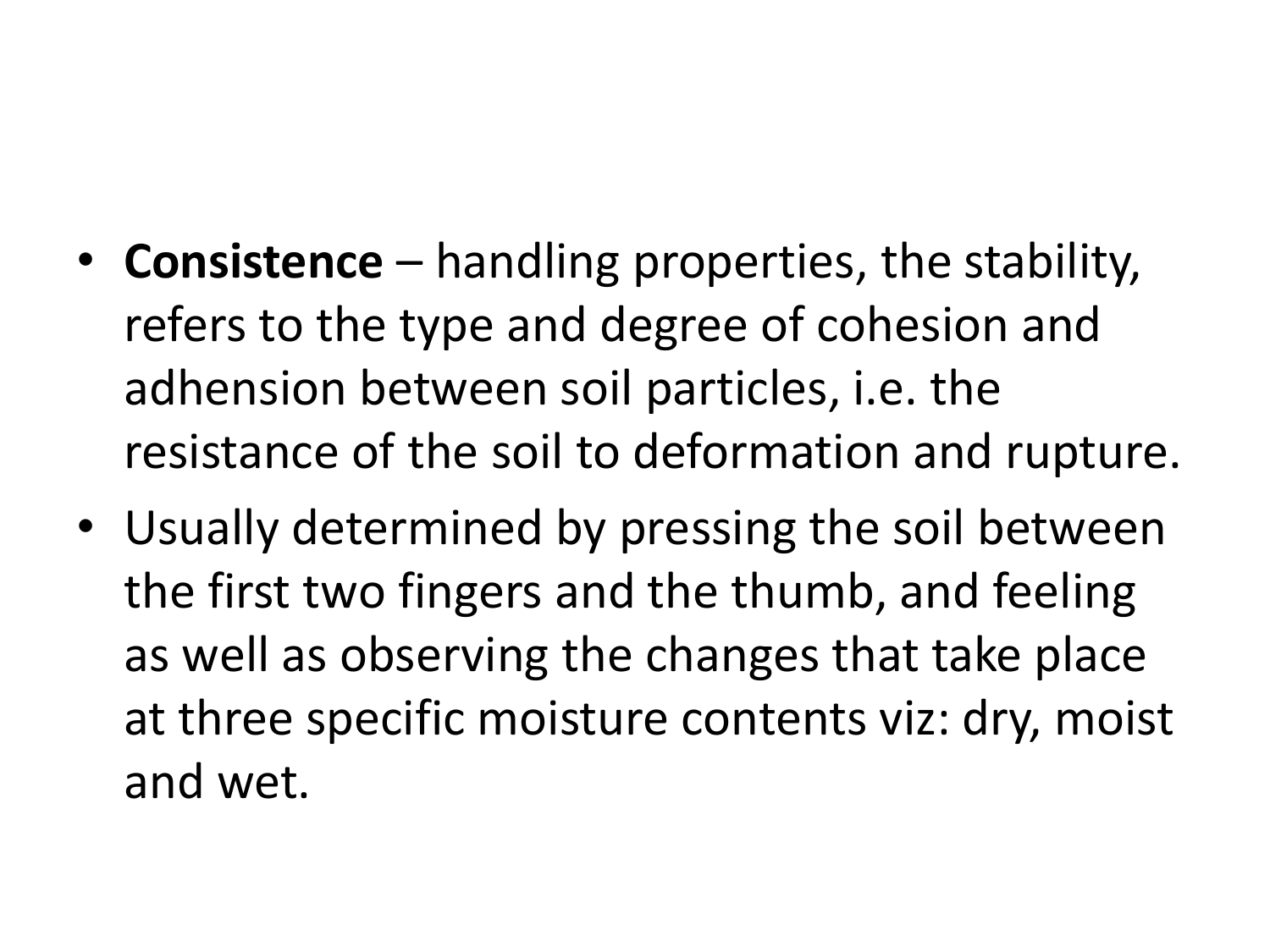- Terms used to describe consistence include: **Compact, Firm, Soft, Friable, Hard, Sticky, Loose, Plastic.**
- **INCLUSIONS –** Stones and Gravels ( quartz gravel, concretions and nodules ) . These are soil inclusions greater than 2mm diameter.
- Inclusions are classified under: **Chemical nature** i.e. quartzite gravels, **Shape** i.e. angular, subangular, rounded, shady, tubular, **Size** i.e. boulders >20cm, large stones 10- 20cm, medium-sized stones 5-10cm, small stones 2.5-5cm, very small stones 1.25-2.5cm, coarse gravel 0.62-1.25cm, gravel 0.31-0.62cm **and Quantity** i.e. abundant, many, common, few and very few.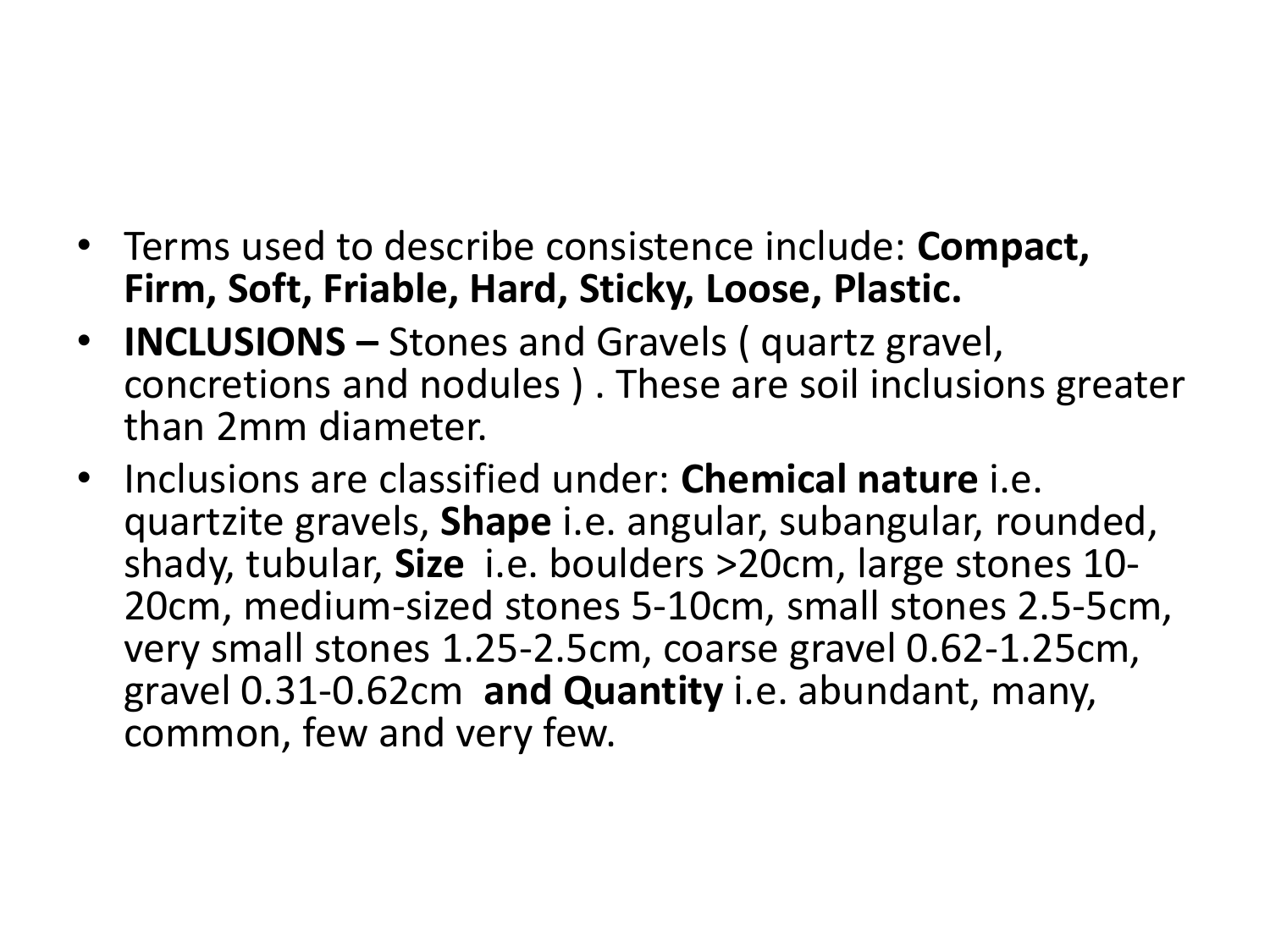- **BOUNDARIES** A change in colour is the principal and most easily observed property that is used to delimit horizon boundaries, other properties such as structure, texture and inclusions are used.
- Vertical change from one horizon to the other varies in distinctiveness and outline as follows: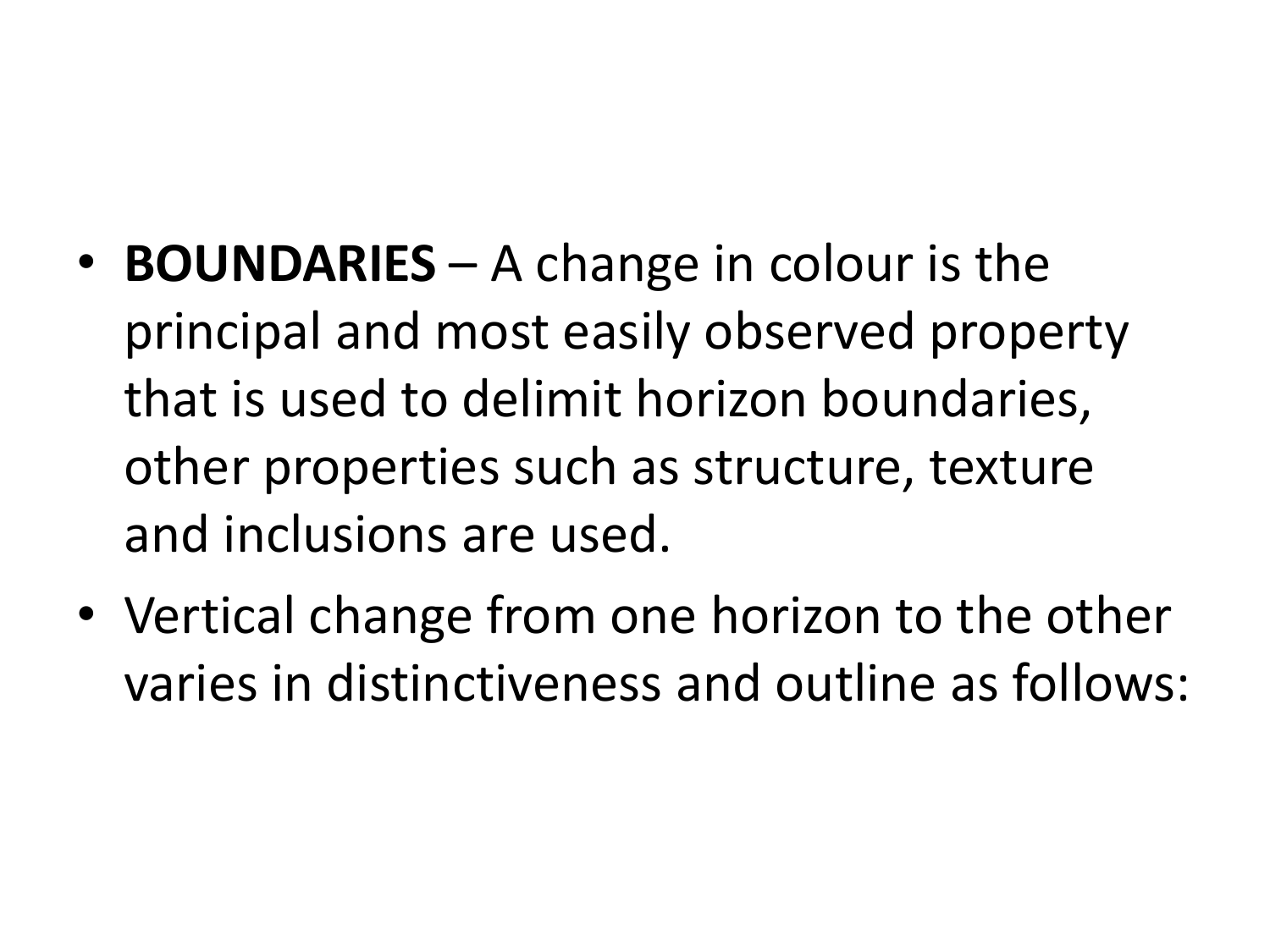- **Abrupt** change takes place within 2cm
- **Sharp** change takes place within 2-5cm
- **Clear** change takes place within 5-10cm
- **Gradual** change takes place within 10-20cm
- **Diffuse** change takes place within 20cm
- **Outline of the Boundaries**
- **Smooth** almost straight
- **Wavy** gently undulating
- **Lobate** with regular lobes
- **Irregular**  strongly undulating
- **Tongue**  forming tongues into the underlying horizons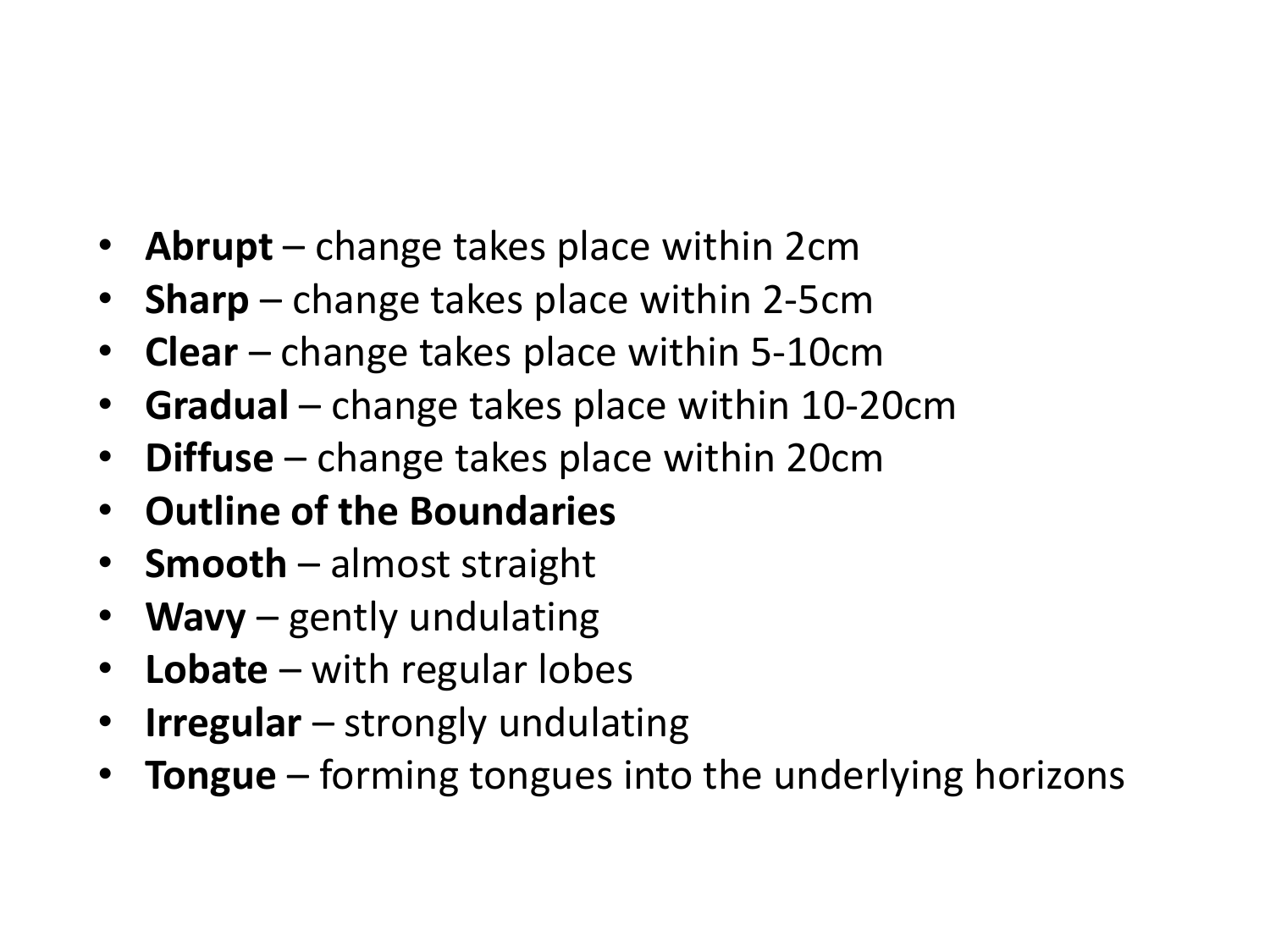## • **SITE CHARACTERIZATION**

- **Information on the Site**
- (a) Profile number
- (b) Soil name (series name)
- (c) Higher category classification
- (d) Date of examination
- (e) Author(s) of description
- (f) Location
- (g) Elevation (in metres)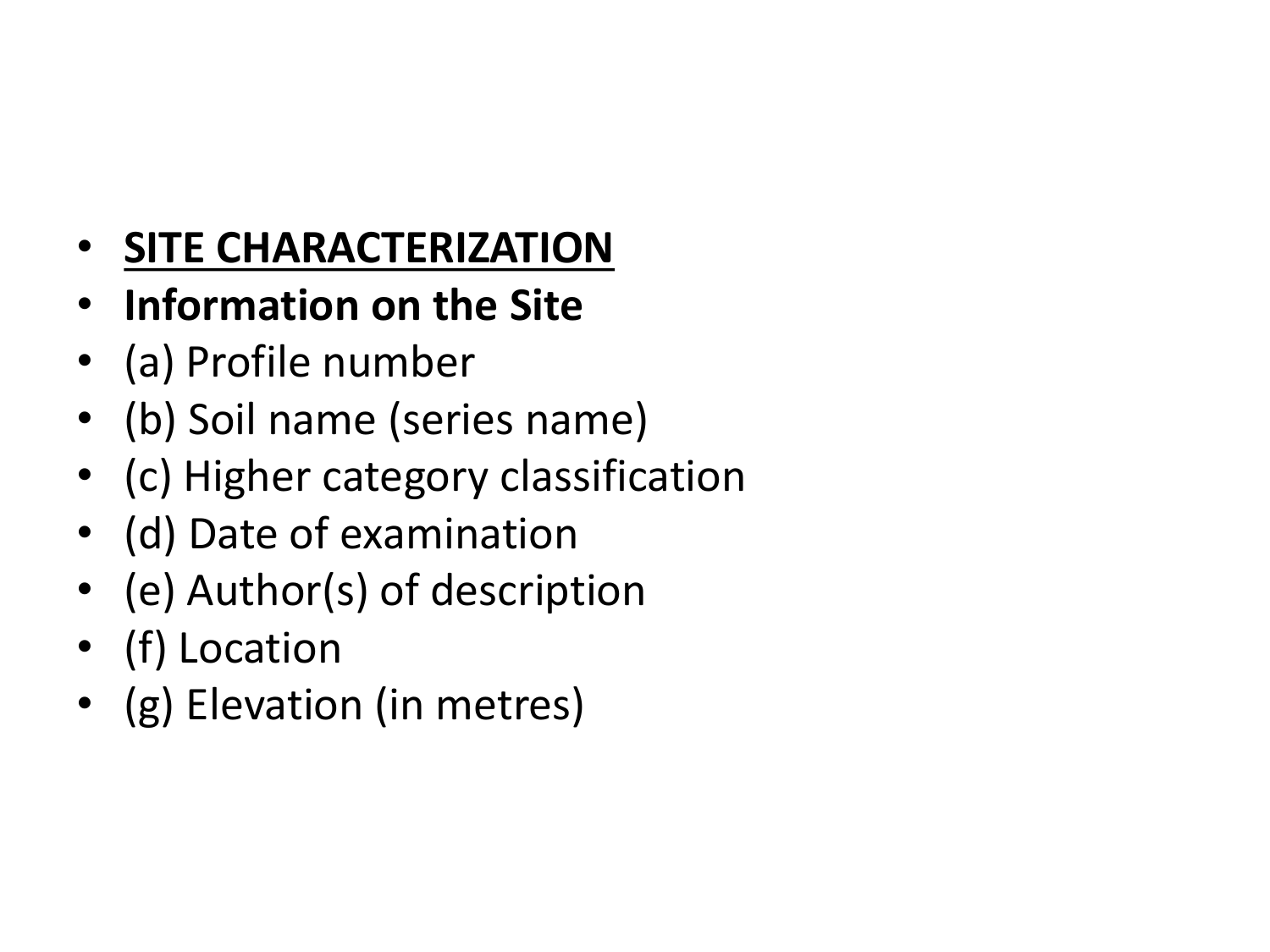(h) Landform:

- (i) Physiographic position of the site (ii) Landform of surrounding country (iii) Microtopography (if any)
- (i) Slope on which profile is sited
- (j) Vegetation or landuse

(k) Climate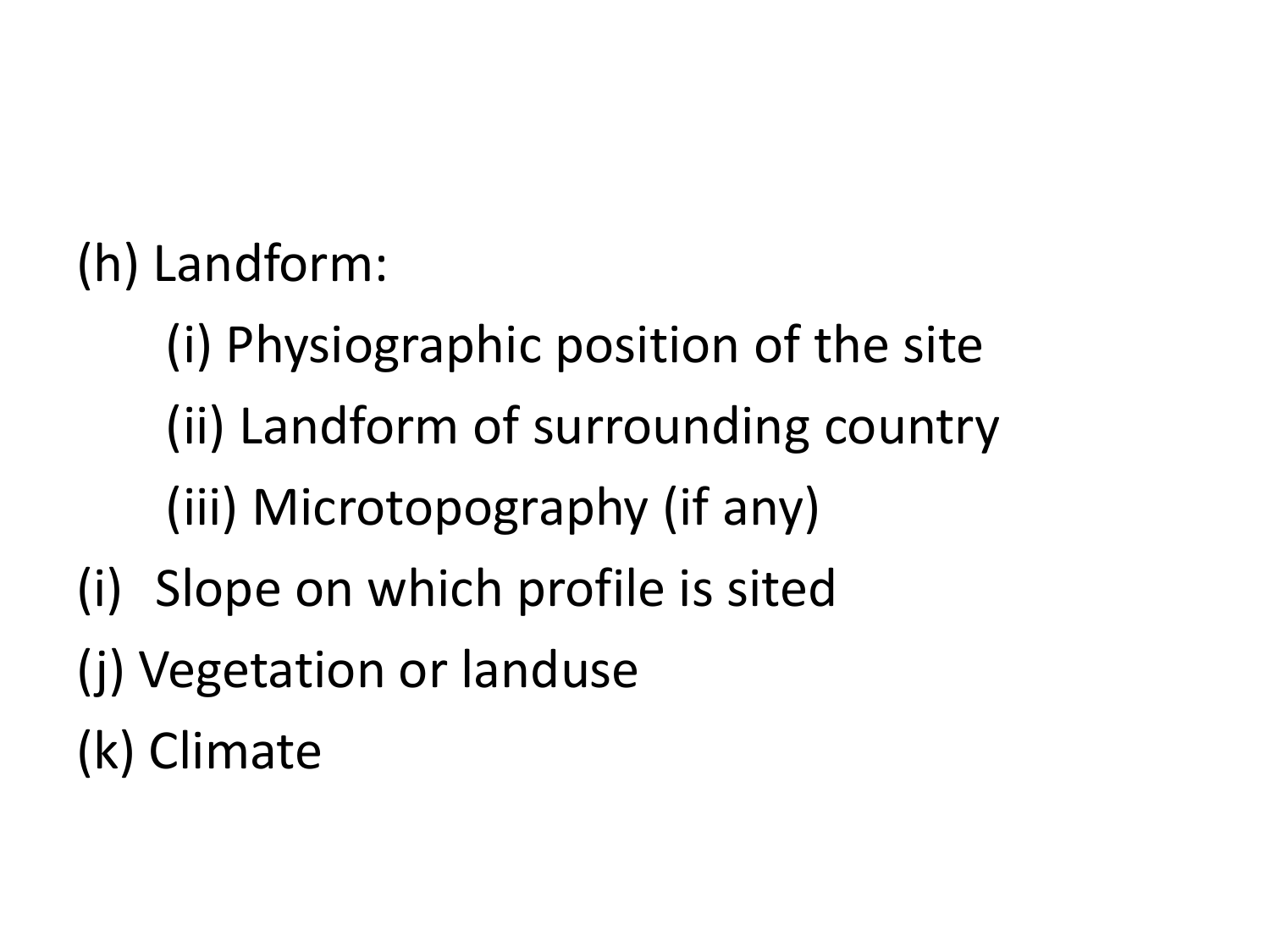- **General Information on the Soil**
- (a) Parent material
- (b) Drainage
- (c) Moisture conditions in the soil
- (d) Depth of groundwater table ( metres )
- (e) Presence of surface stones, rock outcrops
- (f) Evidence of erosion
- (g) Presence of salt or alkali
- (h) Human influence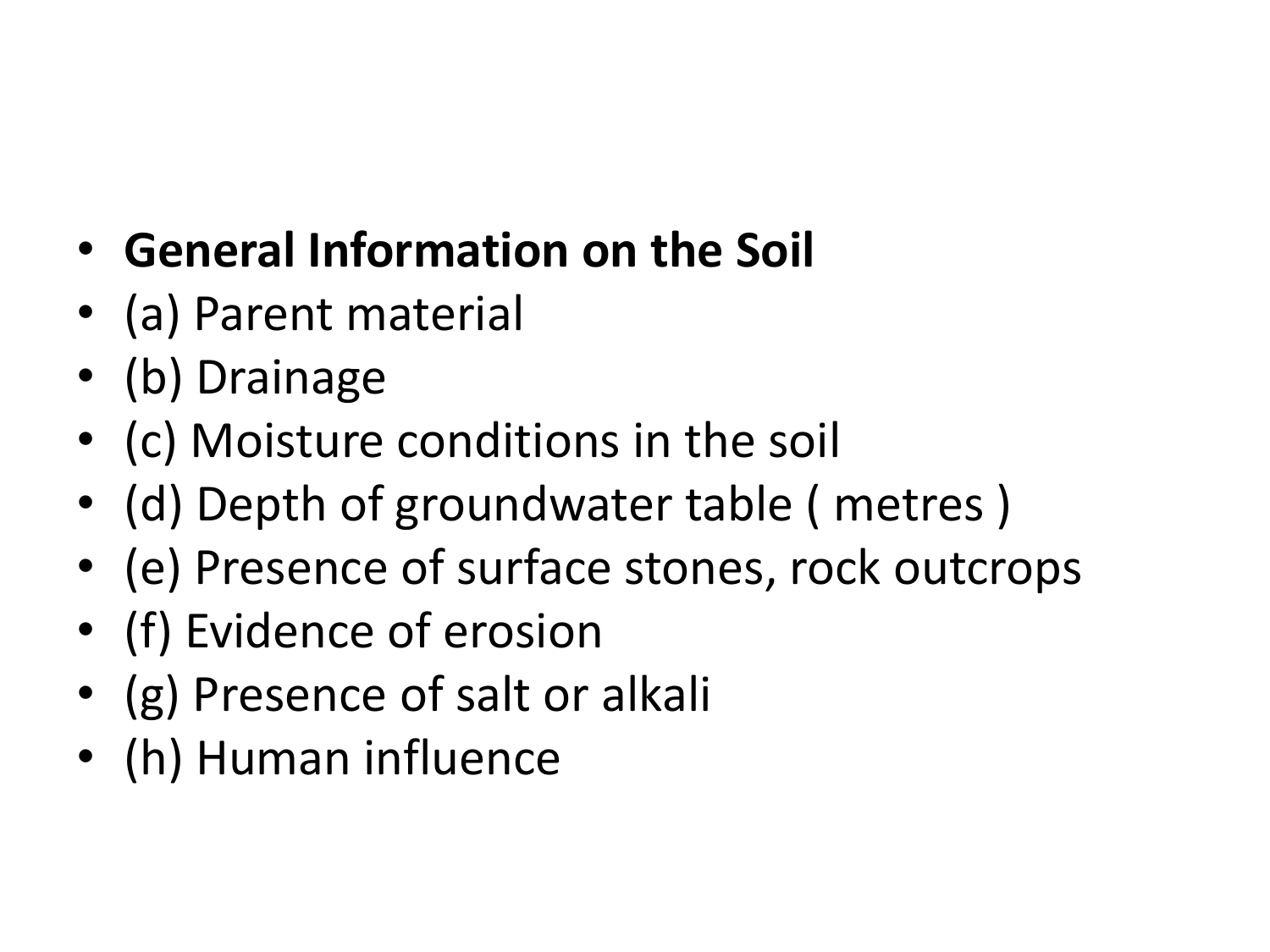- **USDA DIAGNOSTIC HORIZONS**
- **Argillic B Horizon**: an illuvial horizon containing more clay than the horizon above, with the increase in clay occurring within a vertical distance of 30cm or less.
- **Cambic B Horizon**: an altered horizon, with higher clay content than the underlying horizon, or stronger chroma or redder hue than the underlying horizon.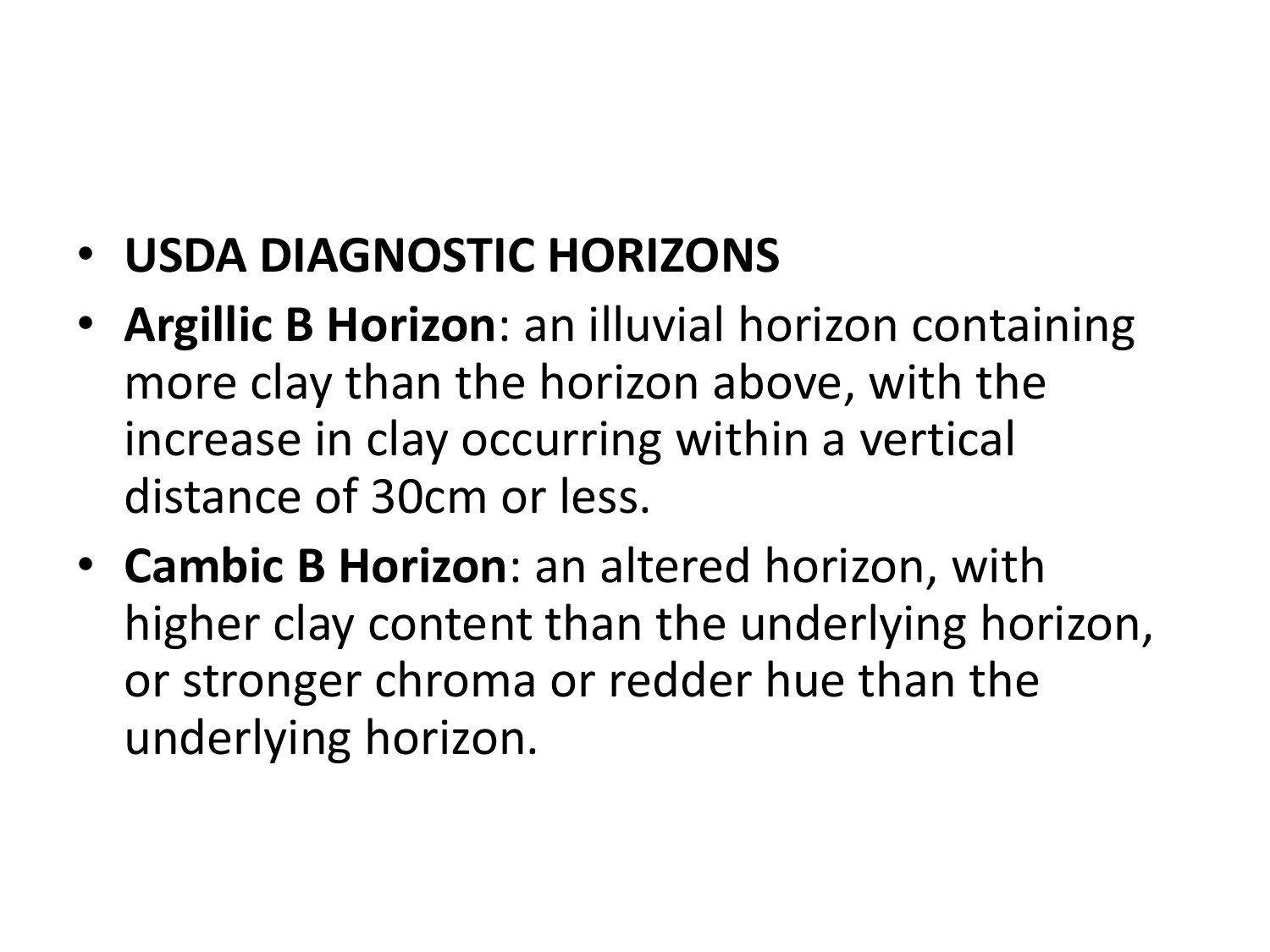- **Oxic B Horizon**: has an apparent CEC of fine earth fraction of 16 cmol or less per kg clay by NH4OAc.
- **Albic E Horizon**: clay and free iron oxides have been removed (bleached horizon)
- **Ochric A Horizon**: too light in colour, has too high a chroma and too little OM
- **Mollic A Horizon**: has a base saturation of 50% or more, with OM content at least 1% throughout the thickness of mixed soil.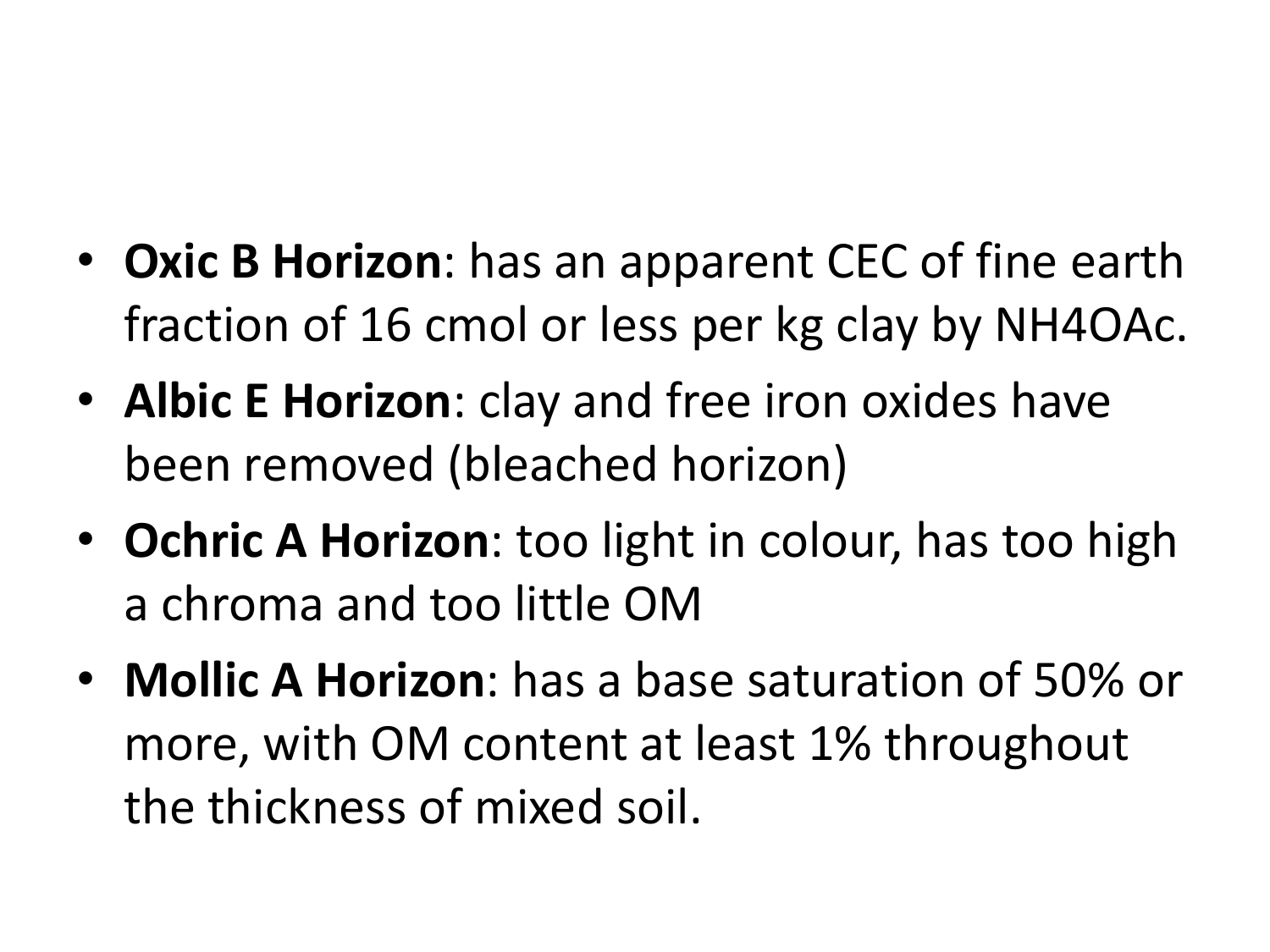- **Histic H Horizon**: an H horizon that is >20cm but <40cm thick, with 75% or more by volume of organic materials, i.e. Histosols
- **Umbric A Horizon**: similar to mollic A horizon, but with a base saturation of less than 50% by the NH4OAc method.
- **Natric B Horizon**: saturated with exchangeable sodium of more than 15% within the upper 40cm of the horizon, i.e. Aridisols
- **Spodic B Horizon**: more than 2.5cm thick and is continuously cemented by a combination of OM with Fe or Al or both, i.e. Spodosols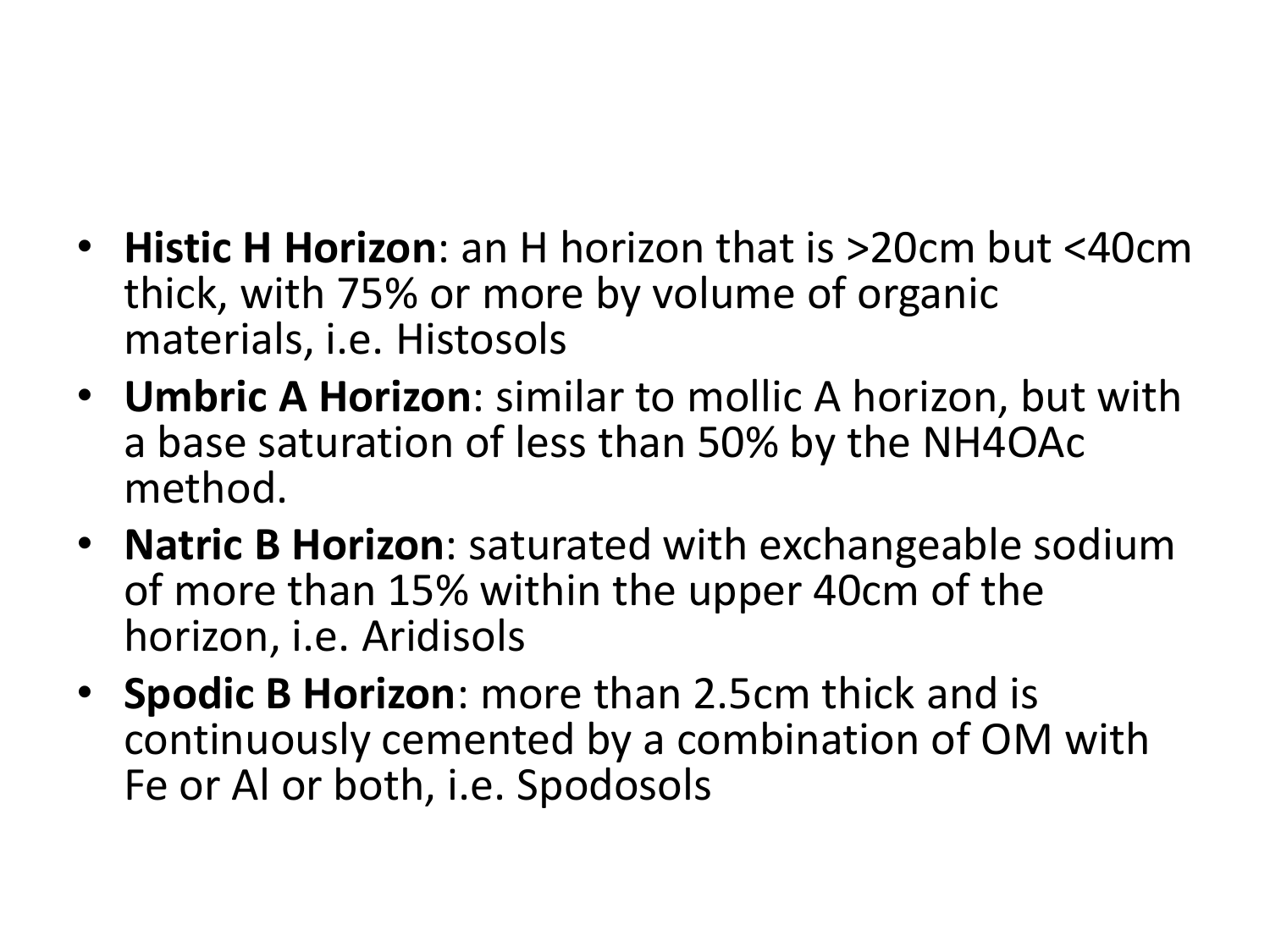- **Calcic Horizon**: a horizon of accumulation of Ca2CO3, which may be in C, B or A horizon.
- **Gypsic Horizon**: a horizon of secondary calcium sulphate enrichment more than 15cm thick, and has at least 5% more gypsum than the underlying C horizon.
- **Sulphuric Horizon**: forms as a result of artificial drainage and oxidation of mineral or organic materials which are rich in sulphides, and characterised by a pH < 3.5 (H2O 1:1), and mottles with a hue of 2.5Y or more and a chroma of 6 or more.